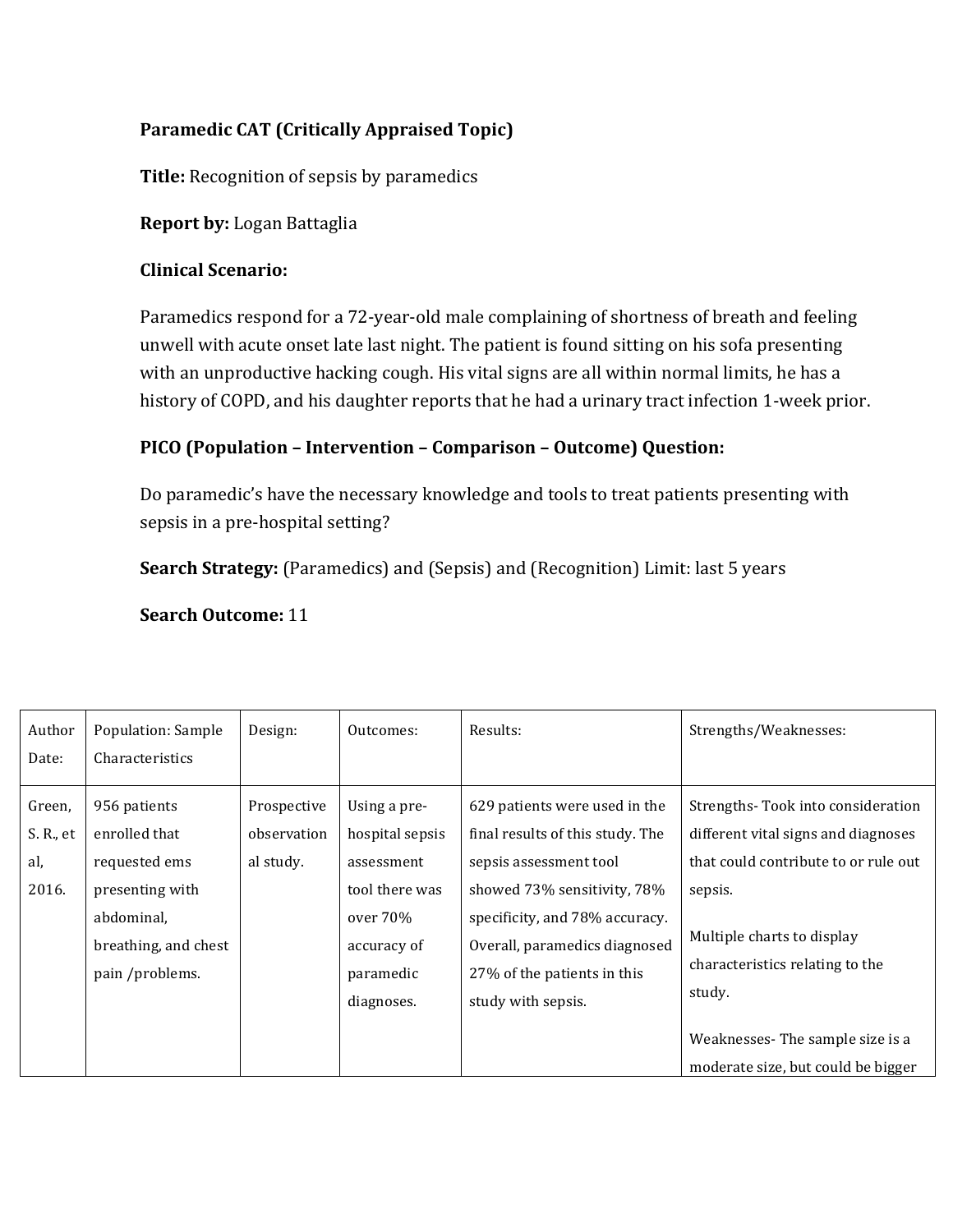|                         |                                                                                                                                                          |                       |                                                                                                                                                                    |                                                                                                                                                                                                                                                                                                                                                                                                                                                                              | to get more results.<br>Only used one ems service, in the<br>future could include another<br>service to see if there is a<br>difference in results from different<br>locations.                                                                                                                                                                                                                                                                                                                                                                                                                                                                                                                                                                 |
|-------------------------|----------------------------------------------------------------------------------------------------------------------------------------------------------|-----------------------|--------------------------------------------------------------------------------------------------------------------------------------------------------------------|------------------------------------------------------------------------------------------------------------------------------------------------------------------------------------------------------------------------------------------------------------------------------------------------------------------------------------------------------------------------------------------------------------------------------------------------------------------------------|-------------------------------------------------------------------------------------------------------------------------------------------------------------------------------------------------------------------------------------------------------------------------------------------------------------------------------------------------------------------------------------------------------------------------------------------------------------------------------------------------------------------------------------------------------------------------------------------------------------------------------------------------------------------------------------------------------------------------------------------------|
| Lane et<br>al,<br>2016. | 3885 papers were<br>reviewed and only<br>16 were used for the<br>study. 8 outline<br>identification, 7<br>outline<br>management, and 1<br>outlines both. | Systematic<br>review. | The accuracy of<br>methods used<br>by paramedics<br>to identify<br>sepsis via<br>knowledge,<br>physiologic<br>signs, and tools<br>are all<br>significantly<br>low. | The ability of paramedics to<br>provide identification of<br>sepsis without tools or<br>methodologies was unable to<br>be calculated, but was<br>reported to be low.<br>Physiologic signs included<br>about 8% of people with<br>sepsis identified by<br>paramedics using vital signs<br>and other physiologic factors.<br>Screening tools used to<br>identify sepsis were unable to<br>be calculated but were<br>reported to have a moderate<br>effect of sepsis diagnosis. | Strengths-Looked at multiple<br>different sources to find the most<br>accurate and relevant sources for<br>the study.<br>Took into consideration that some<br>of the publications found could be<br>biased.<br>Weaknesses- Not including the<br>population sizes from other studies<br>in this one. There were values for<br>the paramedic's recognition of<br>sepsis using different methods<br>displayed in the tables, but without<br>knowing the size of population it's<br>hard to justify if it is accurate.<br>Due to there not being enough<br>literature on paramedics<br>recognition of sepsis ability it is<br>hard to accurately and effectively<br>display the paramedics ability to<br>identify sepsis as needing<br>improvement. |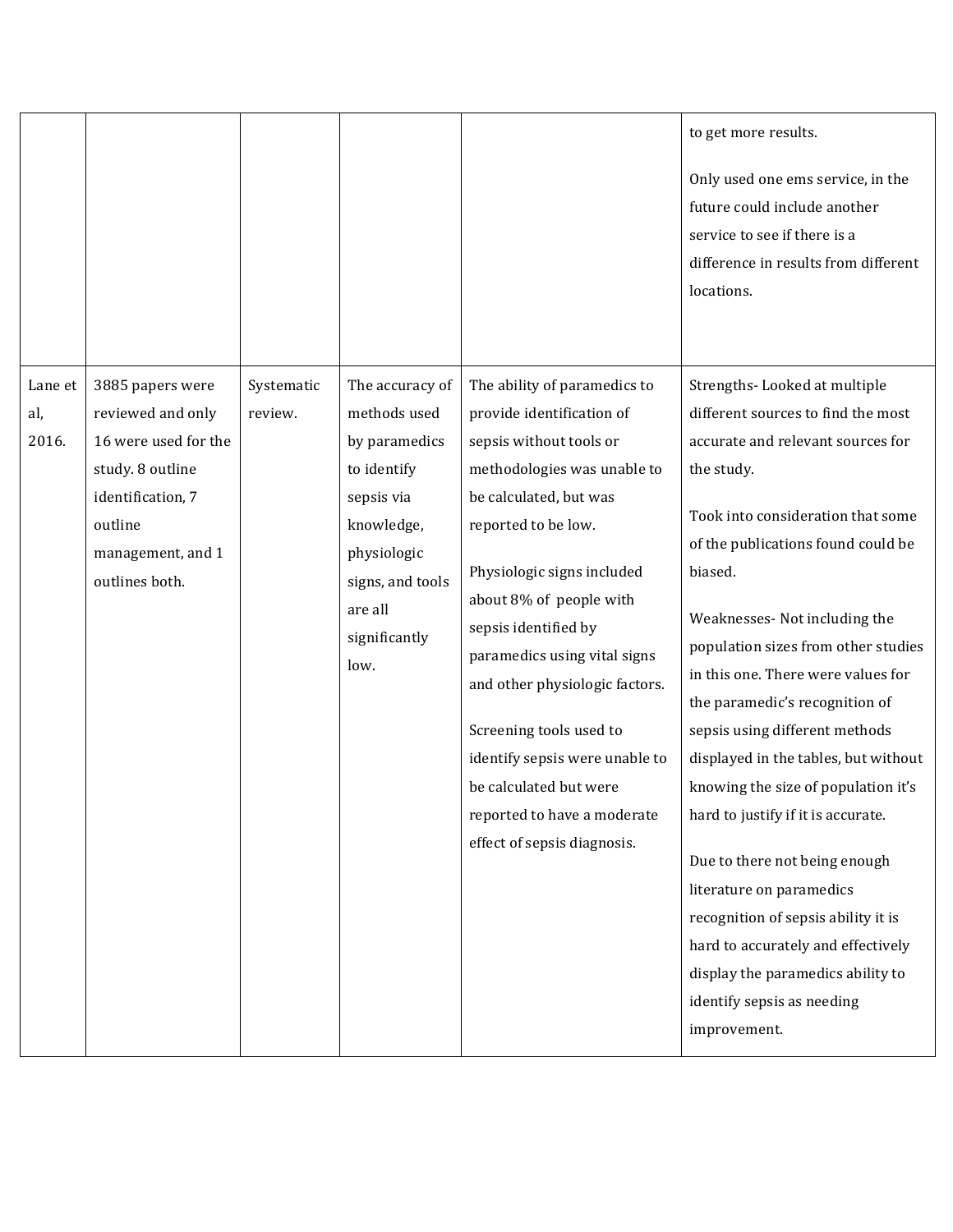| Smyth, A. M.,<br>2958 papers were<br>Systematic<br>Used a sepsis<br>reviewed and only 8<br>review.<br>screening tool to<br>an inconsistent<br>Brace-<br>Mcdonnell, J.<br>were kept for use in this<br>test for sepsis and<br>recognition of sepsis<br>S., Perkins, D.<br>study. Patients from<br>before arriving at the<br>compared its<br>G., 2016.<br>studies that originate<br>hospital. There were<br>accuracy to<br>several different<br>from multiple other<br>screening tools<br>countries contribute to<br>used in the<br>was not the goal to<br>a total of 147,320<br>emergency<br>department.<br>determine which one<br>people with 1123<br>patients actually<br>was superior.<br>enrolled in this study.<br>The emergency<br>department had a<br>they have access to<br>white blood cell and<br>lactate testing to<br>confirm sepsis<br>occurrence. |                                                                                                                                                                                                                                                                                                                                                                                                                                                                                                      |
|----------------------------------------------------------------------------------------------------------------------------------------------------------------------------------------------------------------------------------------------------------------------------------------------------------------------------------------------------------------------------------------------------------------------------------------------------------------------------------------------------------------------------------------------------------------------------------------------------------------------------------------------------------------------------------------------------------------------------------------------------------------------------------------------------------------------------------------------------------------|------------------------------------------------------------------------------------------------------------------------------------------------------------------------------------------------------------------------------------------------------------------------------------------------------------------------------------------------------------------------------------------------------------------------------------------------------------------------------------------------------|
|                                                                                                                                                                                                                                                                                                                                                                                                                                                                                                                                                                                                                                                                                                                                                                                                                                                                | Overall paramedics had<br>Strengths-Used a                                                                                                                                                                                                                                                                                                                                                                                                                                                           |
|                                                                                                                                                                                                                                                                                                                                                                                                                                                                                                                                                                                                                                                                                                                                                                                                                                                                | wide variety of                                                                                                                                                                                                                                                                                                                                                                                                                                                                                      |
|                                                                                                                                                                                                                                                                                                                                                                                                                                                                                                                                                                                                                                                                                                                                                                                                                                                                | resources to provide                                                                                                                                                                                                                                                                                                                                                                                                                                                                                 |
|                                                                                                                                                                                                                                                                                                                                                                                                                                                                                                                                                                                                                                                                                                                                                                                                                                                                | necessary literature                                                                                                                                                                                                                                                                                                                                                                                                                                                                                 |
|                                                                                                                                                                                                                                                                                                                                                                                                                                                                                                                                                                                                                                                                                                                                                                                                                                                                | to support the study.                                                                                                                                                                                                                                                                                                                                                                                                                                                                                |
|                                                                                                                                                                                                                                                                                                                                                                                                                                                                                                                                                                                                                                                                                                                                                                                                                                                                |                                                                                                                                                                                                                                                                                                                                                                                                                                                                                                      |
|                                                                                                                                                                                                                                                                                                                                                                                                                                                                                                                                                                                                                                                                                                                                                                                                                                                                | Implemented the use<br>methods outlined, but it                                                                                                                                                                                                                                                                                                                                                                                                                                                      |
|                                                                                                                                                                                                                                                                                                                                                                                                                                                                                                                                                                                                                                                                                                                                                                                                                                                                | of charts to display                                                                                                                                                                                                                                                                                                                                                                                                                                                                                 |
|                                                                                                                                                                                                                                                                                                                                                                                                                                                                                                                                                                                                                                                                                                                                                                                                                                                                | information from                                                                                                                                                                                                                                                                                                                                                                                                                                                                                     |
|                                                                                                                                                                                                                                                                                                                                                                                                                                                                                                                                                                                                                                                                                                                                                                                                                                                                | multiple sources.                                                                                                                                                                                                                                                                                                                                                                                                                                                                                    |
|                                                                                                                                                                                                                                                                                                                                                                                                                                                                                                                                                                                                                                                                                                                                                                                                                                                                | Weaknesses-There<br>were articles<br>included that were<br>higher diagnosis rate as<br>classified as low<br>quality due to there<br>perform more tests like<br>not being enough<br>higher quality<br>research.<br>In the studies used<br>there were no<br>randomized control<br>groups identified, so<br>this could be a factor<br>leading to inaccurate<br>results of diagnoses.<br>Within many studies<br>there were only<br>limited sized groups<br>of participants with<br>no specified control. |